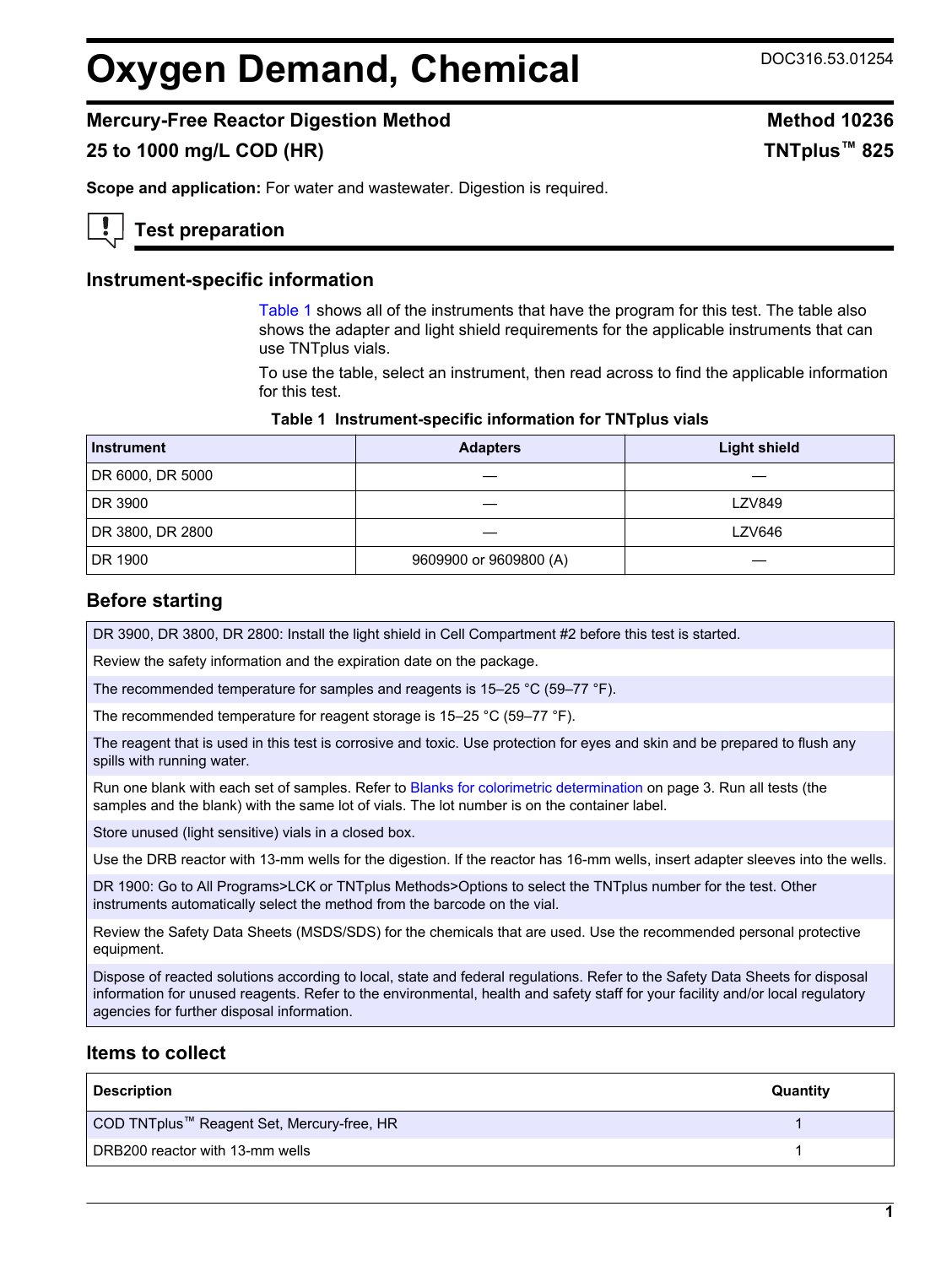# **Items to collect (continued)**

| <b>Description</b>                   | Quantity |
|--------------------------------------|----------|
| Pipet, adjustable volume, 1.0-5.0 mL |          |
| Pipet tips, for 1.0–5.0 mL pipet     |          |
| Test tube rack                       |          |

Refer to [Consumables and replacement items](#page-3-0) on page 4 for order information.

# **Sample collection and storage**

- Collect samples in clean glass bottles. Use plastic bottles only if they are known to be free of organic contamination.
- Test biologically active samples as soon as possible.
- Homogenize samples that contain solids to get a representative sample.
- To preserve samples for later analysis, adjust the sample pH to less than 2 with concentrated sulfuric acid (approximately 2 mL per liter). No acid addition is necessary if the sample is tested immediately.
- Keep the preserved samples at 2–6  $^{\circ}$ C (36–43  $^{\circ}$ F) for a maximum of 28 days.
- Correct the test result for the dilution caused by the volume additions.

# **Test procedure**



**1.** Set the DRB200 reactor power to on. Set the temperature to 150 °C.



**2.** Measure 100 mL of sample in a blender. Blend for 30 seconds or until homogenized. If the sample does not have suspended solids, ignore this step.



**3.** Pour the homogenized sample into a 250-mL beaker and stir slowly with a magnetic stir plate. If the sample does not have suspended solids, ignore this step.



**4.** Invert a test vial several times to mix.



**5.** Use a pipet to add 2.0 mL of sample to the test vial.



**6.** Hold the vial by the cap, over a sink. Invert gently several times to mix. **The vial gets very hot during mixing.**



**7.** Insert the vial in the preheated DRB200 reactor. Close the lid.



**8.** Keep the vial in the reactor for 2 hours.

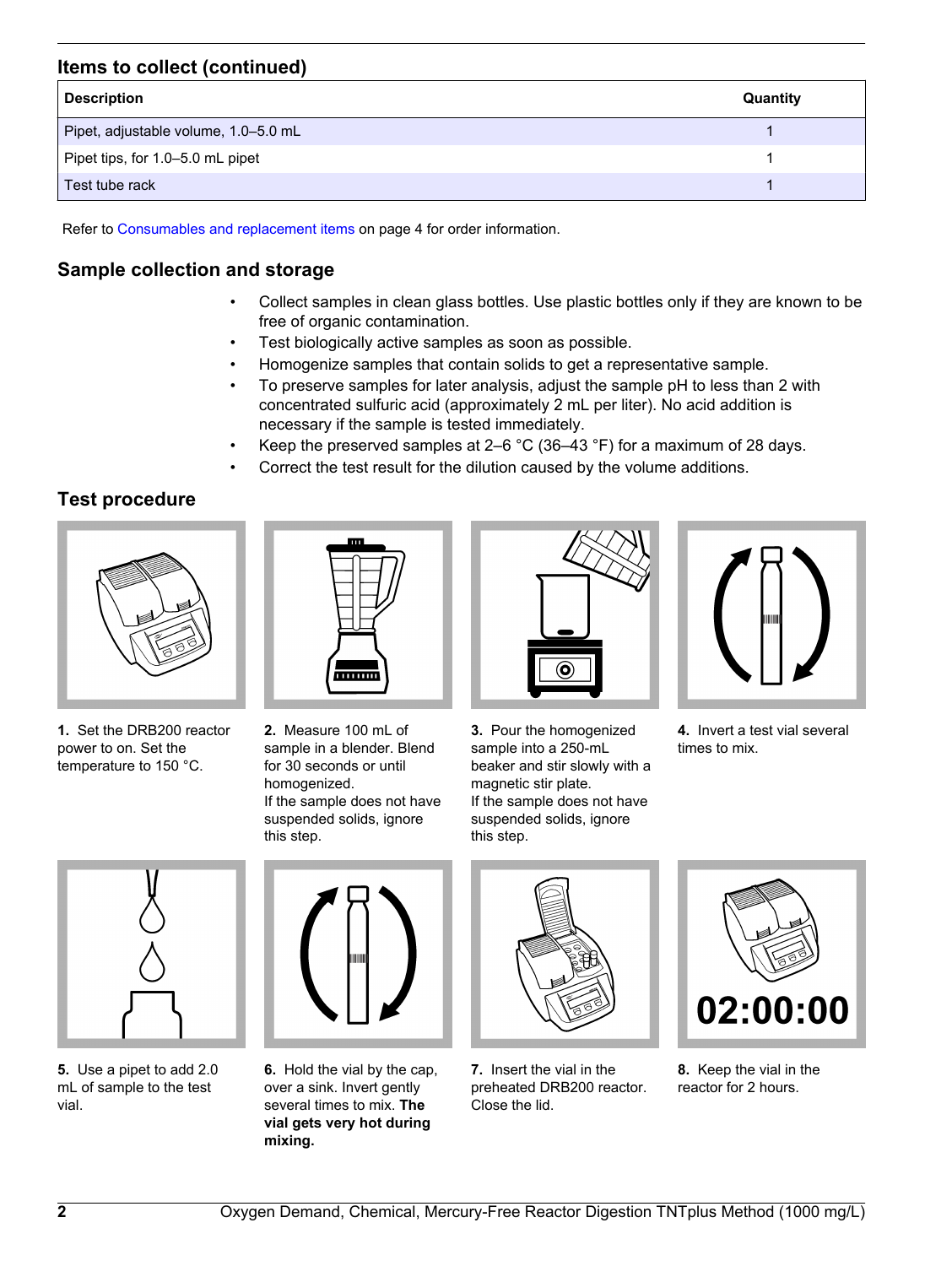

**9.** When the timer expires, set the reactor power to off. Let the temperature decrease for about 20 minutes to 120 °C or less.



**10.** Hold the vial by the cap and invert gently several times while the vial is still hot.



**11.** Put the vial in a test tube rack. Let the temperature of the vial decrease to room temperature.



**12.** Clean the vial.

<span id="page-2-0"></span>



**13.** DR 1900 only: Select program 825. Refer to [Before starting](#page-0-1) on page 1.

**14.** Insert the vial into the cell holder. DR 1900 only: Push **READ**. Results show in mg/L COD.

# **Blanks for colorimetric determination**

Replace the sample with deionized water in the test procedure to determine the reagent blank value. Subtract the reagent blank value from the sample results automatically with the reagent blank adjust option. Use the blank again for other measurements with the same lot of vials. For storage, keep the blanks in a dark location. Monitor the decomposition of the blanks by periodically measuring its concentration. Measure the reagent blank value when a new lot of reagent is used.

To subtract the value of the blanks from a series of measurements:

- **1.** Replace the sample with deionized water in the test procedure to determine the reagent blank value. Clean the vial, then put it in the cell holder. Close the lid.
- **2.** Set the reagent blank function to on. The measured value of the reagent blank is shown.

*Note: As an alternative, record or enter the reagent blank value at a different time. Push the highlighted reagent blank box and use the keypad to enter the value.*

# **Interferences**

Chloride is the primary interference in this test method and results in a positive interference. The interference level is dependent on the chloride and COD concentration. Refer to [Table 2.](#page-2-1) Example: If a sample contains 200 mg/L COD and 100 mg/L Cl<sup>-</sup>, the positive interference is 10%. The reading would be 220 mg/L COD.

#### **Table 2 Chloride interference levels**

<span id="page-2-1"></span>

| <sup>'</sup> Chloride | COD<br>800 mg/L<br>200 mg/L<br>400 mg/L<br>600 mg/L |  |  |  |
|-----------------------|-----------------------------------------------------|--|--|--|
|                       |                                                     |  |  |  |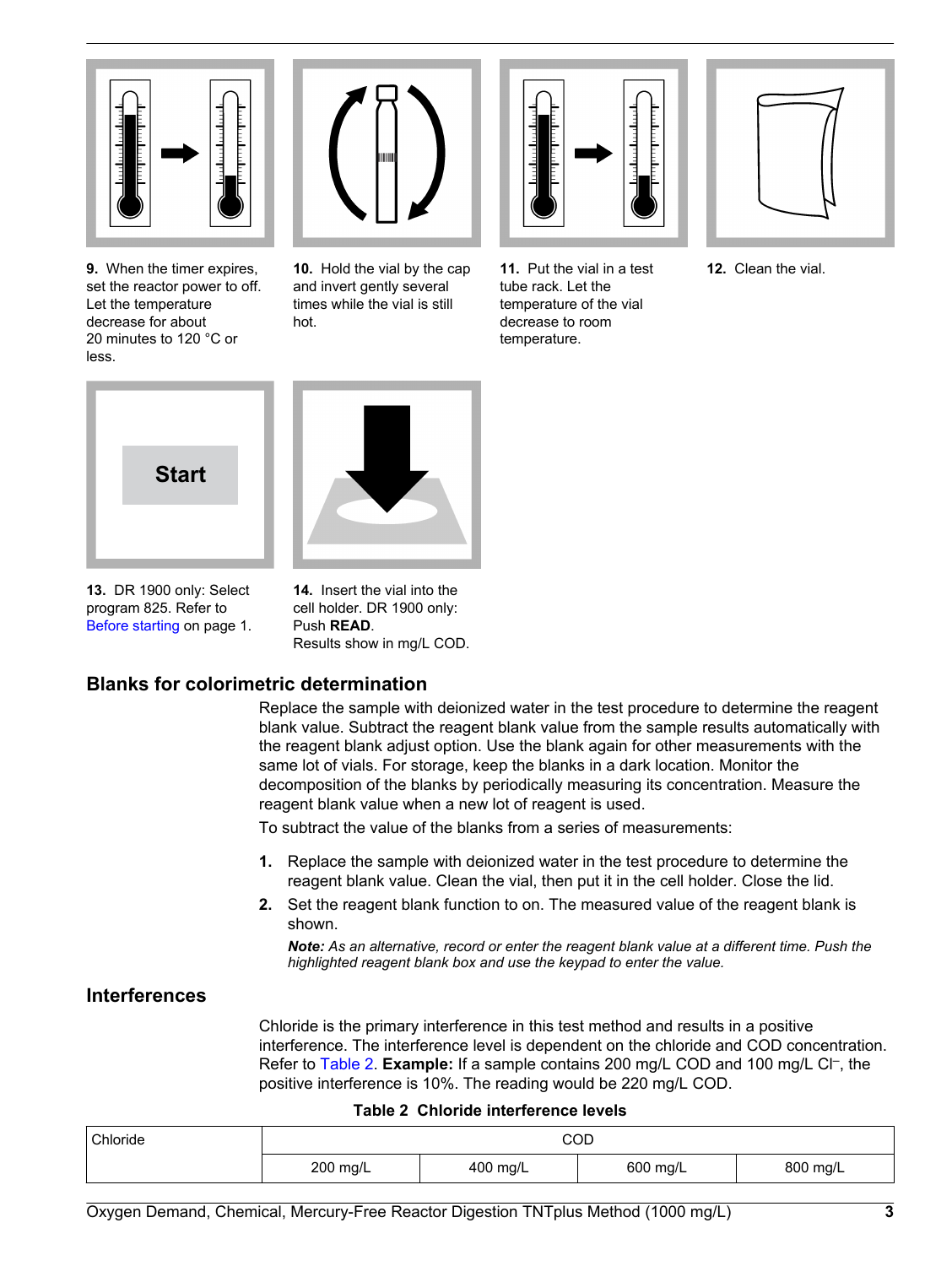| 100 mg/L  | 10% | 2%  | 2%  | $1\%$ |
|-----------|-----|-----|-----|-------|
| 200 mg/L  | 15% | 10% | 2%  | 1%    |
| 400 mg/L  | 20% | 10% | 5%  | 2%    |
| 600 mg/L  | 30% | 10% | 5%  | 5%    |
| 800 mg/L  | 35% | 15% | 10% | 5%    |
| 1000 mg/L | 45% | 20% | 10% | 5%    |

## **Table 2 Chloride interference levels (continued)**

# **Accuracy check**

## **Standard solution method**

Use the standard solution method to validate the test procedure, the reagents and the instrument.

Items to collect:

- COD Standard Solution, 300-mg/L, 800-mg/L or 1000-mg/L COD or Oxygen Demand Standard (contains 617-mg/L COD) or Wastewater Influent Standard Solution, Mixed Parameter (contains 500-mg/L COD)
- **1.** Use the test procedure to measure the concentration of the standard solution.
- **2.** Compare the expected result to the actual result.

*Note: The factory calibration can be adjusted slightly with the standard adjust option so that the instrument shows the expected value of the standard solution. The adjusted calibration is then used for all test results. This adjustment can increase the test accuracy when there are slight variations in the reagents or instruments.*

## **Method performance**

The method performance data that follows was derived from laboratory tests that were measured on a spectrophotometer during ideal test conditions. Users can get different results under different test conditions.

<span id="page-3-0"></span>

| Program | <b>Standard</b> | Precision (95% confidence interval) | <b>Sensitivity</b><br>Concentration change per 0.010 Abs change |
|---------|-----------------|-------------------------------------|-----------------------------------------------------------------|
| barcode | 500 mg/L COD    | 492-508 mg/L COD                    | 20 mg/L COD                                                     |

## **Summary of Method**

The mg/L COD results are defined as the mg of  $O<sub>2</sub>$  consumed per liter of sample under the conditions of this procedure. In this procedure, the sample is heated for 2 hours with a strong oxidizing agent, potassium dichromate. Oxidizable organic compounds react, which reduces the dichromate ion to a green chromic ion. The measurement wavelength is 605 nm.

## **Consumables and replacement items**

#### **Required reagents**

| <b>Description</b>                                                        | <b>Quantity/Test</b> | Unit      | Item no.      |
|---------------------------------------------------------------------------|----------------------|-----------|---------------|
| COD TNTplus™ Reagent Set, Mercury-free, HR, 25 to 1000 mg/L<br><b>COD</b> |                      | $25$ /pkq | <b>TNT825</b> |

#### **Required apparatus**

| <b>Description</b>               | <b>Quantity/test</b> | Unit | Item no. |
|----------------------------------|----------------------|------|----------|
| Blender, 2-speed, 120 VAC option |                      | each | 2616100  |
| Blender, 2-speed, 240 VAC option |                      | each | 2616102  |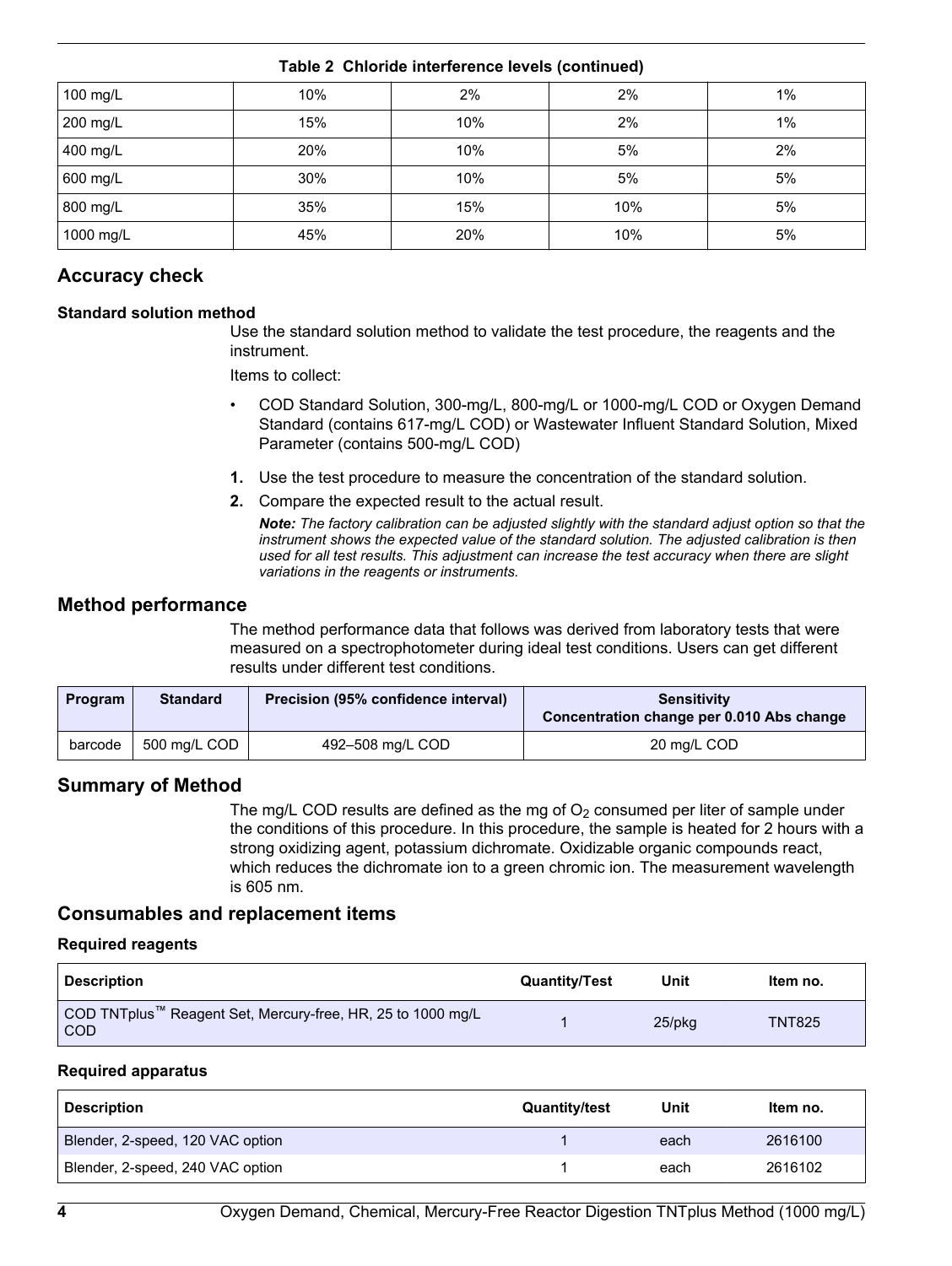# **Required apparatus (continued)**

| <b>Description</b>                                              | <b>Quantity/test</b> | Unit   | ltem no.      |
|-----------------------------------------------------------------|----------------------|--------|---------------|
| DRB 200 Reactor, 115 VAC option, 9 x 13 mm + 2 x 20 mm, 1 block |                      | each   | DRB20001      |
| DRB 200 Reactor, 230 VAC option, 9 x 13 mm + 2 x 20 mm, 1 block |                      | each   | DRB20005      |
| Pipet, adjustable volume, 1.0-5.0 mL                            |                      | each   | <b>BBP065</b> |
| Pipet tips, for 1.0-5.0 mL pipet                                |                      | 75/pkg | BBP068        |
| Light shield, DR 3800, DR 2800, DR 2700                         |                      | each   | <b>LZV646</b> |
| Light shield, DR 3900                                           |                      | each   | LZV849        |

## **Recommended standards**

| <b>Description</b>                                                                                                                        | Unit             | Item no. |
|-------------------------------------------------------------------------------------------------------------------------------------------|------------------|----------|
| COD Standard Solution, 300-mg/L                                                                                                           | $200 \text{ ml}$ | 1218629  |
| COD Standard Solution, 800-mg/L                                                                                                           | $200 \text{ ml}$ | 2672629  |
| COD Standard Solution, 1000-mg/L                                                                                                          | 200 mL           | 2253929  |
| Oxygen Demand Standard (BOD, COD, TOC), 10-mL ampules                                                                                     | 16/pkg           | 2833510  |
| Wastewater Influent Standard Solution, Mixed Parameter, for $NH3-N$ , NO <sub>3</sub> -N, PO <sub>4</sub> ,<br>COD, SO <sub>4</sub> , TOC | 500 mL           | 2833149  |

# **Optional reagents and apparatus**

| <b>Description</b>                                                  | Unit      | Item no. |
|---------------------------------------------------------------------|-----------|----------|
| Flask, volumetric, Class A, 100-mL glass                            | each      | 1457442  |
| Reactor adapter sleeves, 16 mm to 13 mm diameter, for TNTplus vials | 5/pkg     | 2895805  |
| Sampling bottle with cap, low density polyethylene, 500-mL          | $12$ /pkg | 2087079  |
| Sulfuric Acid, concentrated, ACS                                    | 500 mL    | 97949    |
| Test tube rack, polyethylene, for 13-mm OD vials, 90 holes          | each      | 2497900  |
| Water, deionized                                                    | 4 L       | 27256    |